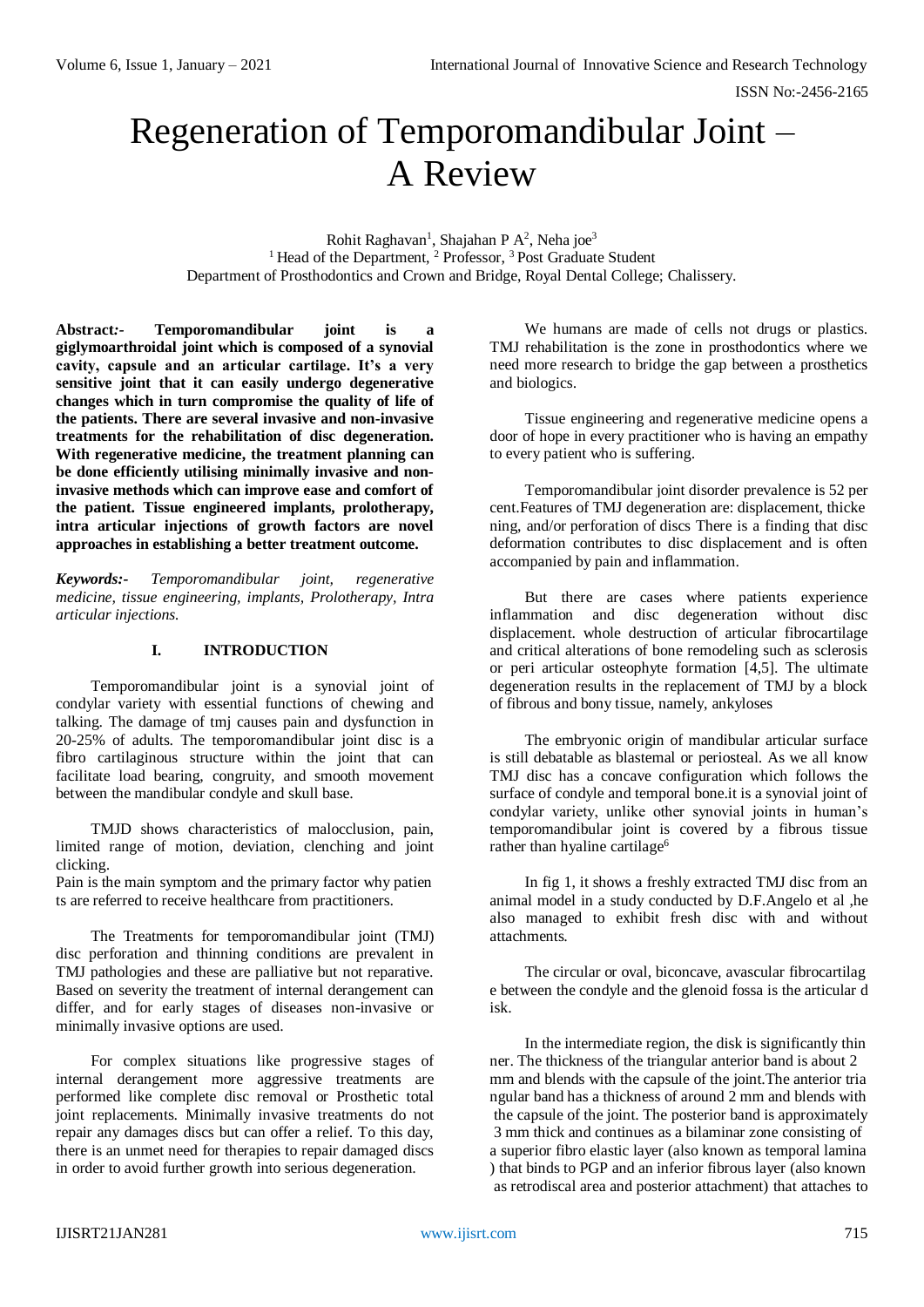PGP and an inferior fibrous layer (also known as the inferior lamina) that attaches to the posterior condylar neck.



**FIG 1 (**A) fresh disc with attachments. (B). Fresh disc without attachments. (C). TMJ disc submitted to Color Bond treatment: (1) anterior band, (2) posterior band, (3) medial band, (4) lateral band.D). TMJ disc 3D virtual model

#### **II. ROLE OF COLLAGENS**

In a study conducted by sheng jei cui et al they are making a hypothesis that chronic inflammation contributes to the deterioration of the Nano mechanical properties and ultrastructure of collagen fibres in temporomandibular joint discs.

Collagen is the structural component of TMJ disc, it is often affected by inflammation of the disc. Chronic inflammation leads to the deterioration of micromechanical properties of collagen.

Collagen type I is predominant, although there are othe r collagen types: II, III, VI, IX, and XII. Collagens are predo minantly anisotropic in the disc.

#### Tissue engineering and tmj regeneration

Even when innovative biomaterials are in action, the implementation is crucial as it is an invasive procedure. Due to its limited healing capacity TMJ is one of the difficult tissues to regenerate.

An ideal approach to TMJ regeneration is the special o steochondral molecular gradient scaffold functionality comp rising a single population of stem cells such as BMSCs, AD SCs, or DPSCs that can be osteogenic.

The functionalization with active molecules such as IGF-1, TGF-\_1 or BFGF is the key for this complex regeneration. Regeneration can be limited by Nano/microassisted functionalization and by spatiotemporal drug delivery systems orchestrating the 3D formation of TMJ tissues.

#### Hurdles of tmj regeneration

As we discussed earlier TMJ is a very complex structure which is narrow, dense and with limited blood supply leading to complexity in its healing capabilities.

Tissue engineering and regenerative medicine has to be improved in such a way that it can overcome all these mentioned hurdles to keep the system in harmony.

Figure 2 represents the limitations in reconstruction of temporomandibular joint with tissue engineering and regenerative medicine.



 **Fig 2** Limitations in reconstruction of TMJ

The ultimate ambition in temporomandibular regeneration is

- To match the mechanical and structural properties of mandibular condyle implants with anatomic condyle.
- Implanted tissue engineered mandibular condyle must have rapid and adequate remodelling potential allowing oral functions

## **III. INGREDIANTS OF TISSUE ENGINEERING**

Tissue engineering can only come into life with these three golden elements.

Figure 3 represents the mandatory ingredients for tissue engineering which includes cells , growth factors and scaffold



**Fig 3**: Ingredients of tissue engineering

Cell strategies

The role of cells in regenerative medicine is commendable as it acts as the mother of the all results we get. Only a cell which has the potential to regenerate will support and get us the exact output which we desire for  $8$ .

- Fibro chondrocytes
- Bone marrow mesenchymal stem cells  $(BMSCs)^{10}$
- Adipose stem cells (ADSCs)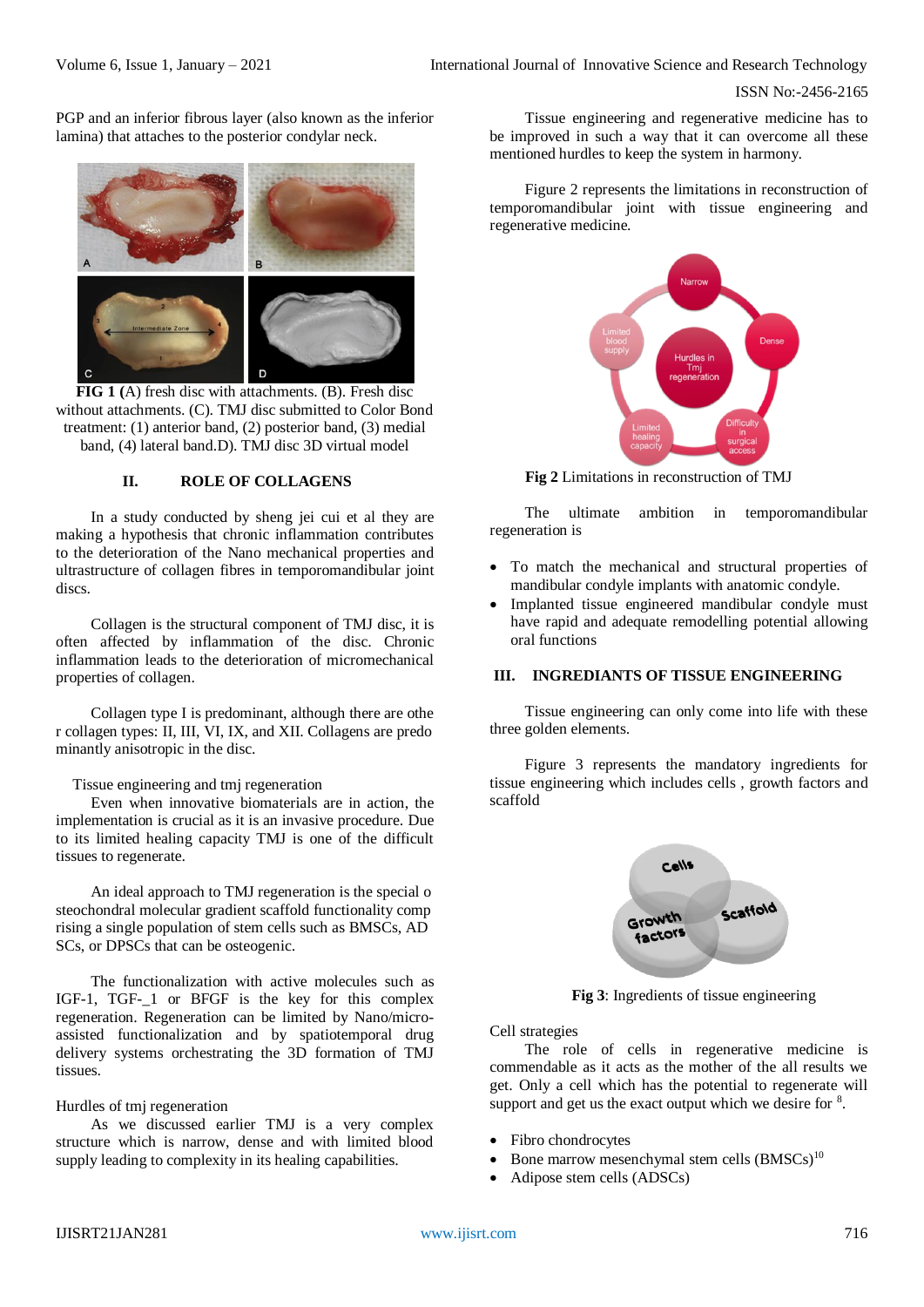- Periodontal ligament stem cells (PDLSCs)
- Stem cells from apical papilla (SCAPs)
- Dental follicle progenitor cells (DFPCs)
- Dental pulp stem cells (DPSCs)
- Dermal fibroblasts

## **SCAFFOLDS**

Scaffolds are those materials that have been engineered to promote a desirable cellular interaction so that it can contribute the formation of new functional tissues for medical purposes.

Scaffolds for TMJ Cartilage Regeneration

- Hyaluronic acid (HA)
- Agarose
- Poly-vinyl alcohol (PVA)
- Poly-L-lactic-co glycolic acid (PLGA)-FDA approved

Scaffold for TMJ disc Regeneration

- Poly glycolic acid
- Poly L lactic acid
- Collagen
- Composite
- Gelatine

Based on incorporation of cells, temporomandibular regeneration can be conducted in both in situ and ex vivo <sup>21</sup>

In in situ working condition there is incorporation of an extra cellular scaffold matrix attracting local cells (cell homing) guiding the process of regeneration

In ex vivo there is cell seeding on the scaffold which provides enough competent cells to orchestrate the regenerative mechanism.

These scaffolds need certain condition to replicate the environment for regenerative potential and those are

- Low intensity pulsing ultrasound
- Spinner flask or bioreactor

#### GROWTH FACTORS

Growth factors are those elements that can provide a spark for the division of these cells.

## **A.FOR DISC**

- Transforming growth factor-β1 (TGF-β1)
- Basic fibroblast growth factor (bFGF)
- Platelet derived growth factor(PDGF)

## B. FOR CONDYLE

- Transforming growth factor-β1 (TGF-β1)
- Insulin-like growth factor 1 (IGF-1)

#### FUNCTIONS OF GROWTH FACTORS

- They can promote the differentiation and proliferation of cells.
- They can support extracellular matrix synthesis and its mineralization.
- In order to be selflimited, they can also biologically mod ulate regeneration and avoid ossification and fibrousadhe sion.
- They are able to maintain disc-like tissue in culture and to induce BMSCs differentiation into fibroblast-like cells, synthesizing disc matrix of type I collagen and glycosaminoglycan's (GAGS)<sup>11,12,13</sup>.

Drug Delivery Systems

- Scaffold immersion in a solution of growth factors allow s for a random distribution of snappy release.
- Covalent binding to the scaffold of growth factors increa se the control of the release.

And this timely release is mandatory for the final result to be success and this system which helps for this timely release is called drug delivery system in regenerative medicine.

## **IV. FUNCTIONALIZATION**

It is also possible to perform gene transfer via viral or non-viral transduction.

For tissue regeneration, retroviruses, adenoviruses or a denoassociated viruses are often used as most effective tool for gene transfer.

Through nanotechnology, this functionalization is strea mlined.

The concentration of various active molecules permitte d by nanotechnology is also very helpful for the orchestratio n of different sstages of TMJ regeneration and for synergetic action of growth factors.

## INTRA ATICULAR INJECTIONS IN TMJ ION

- Pain management
- Regenerative strategies
- Prior to implantation for favourable environment

## **Medium used**

- Hydrogels
- polymeric micro particles
- liposomes

#### PROLOTHERAPY

Prolotherapy facilitates longterm pain relief, often lasti ng, by enhancing the ability of the body to heal itself. To all eviate pain, it requires injecting an irritant solution into a joi nt space, damaged ligament, or tendon insertion<sup>17</sup>.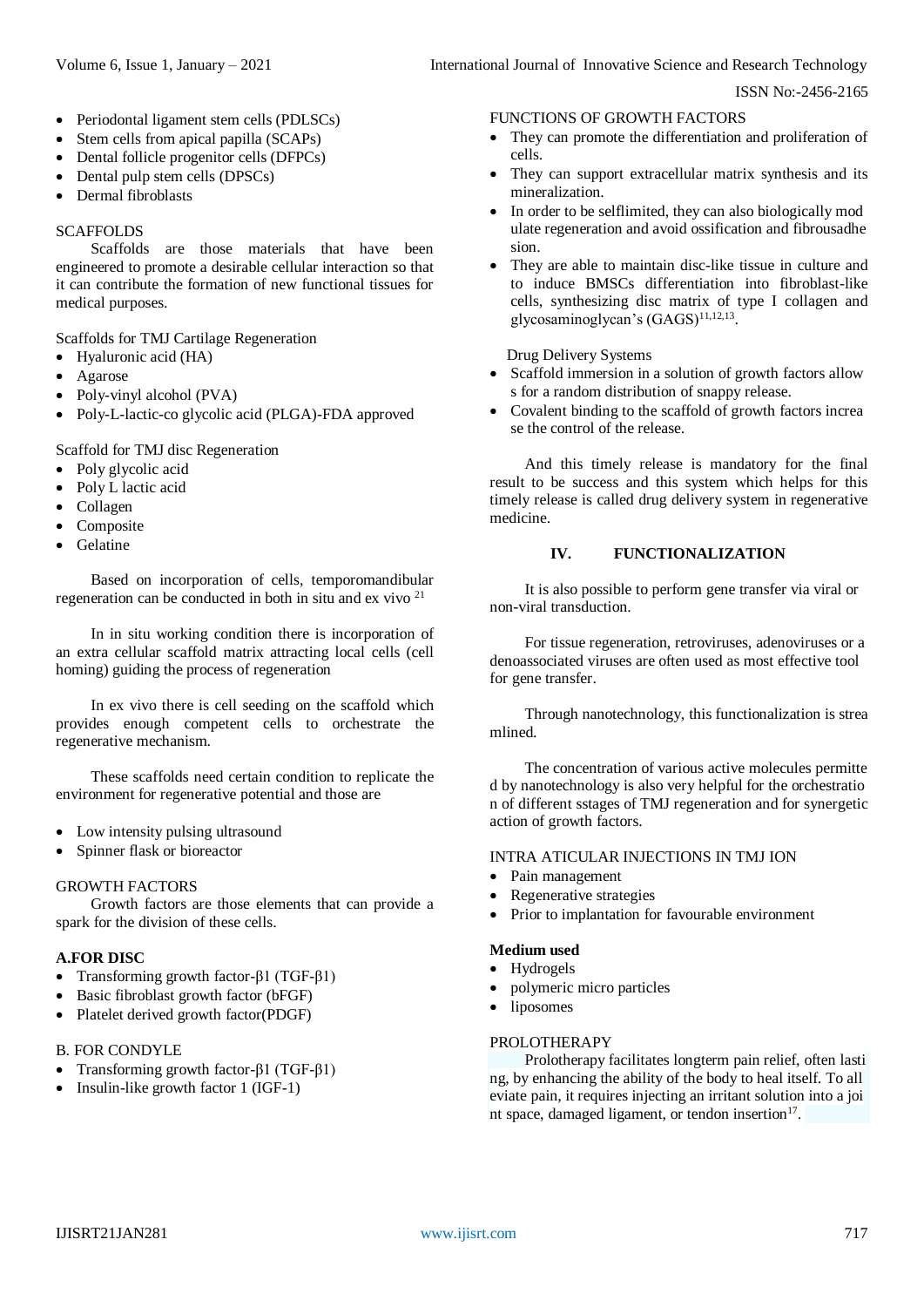Hyperosmolar dextrose, glycerin, lidocaine, phenol an d sodium morrhuate are widely used agents (a derivative of cod liver oil extract). The injection is applied to the joints or tendons where the bo ne is attached.

The overall appointment time, including planning, cou nseling and recovery time, takes approximately 30 minutes.

## ROLE OF 3D BIOPRINTING

Personalized TMJ prosthesis can be designed for each patient with the help of 3D printing. This type of prosthesis has the advantage of better biomechanical and clinical outcomes.

The positioning of implant becomes lot easier during the surgery as it has its optimal shape and to the opportunity to have an optimal 3D surgical guide.

In a study conducted by Natalia vaprinarsky she concluded that the tissue engineered implants are durable after implantation. They dint dislodge, and got partially fused after an evaluation for 2-8 weeks.

The step by step method of tissue engineering using 3D prin ting is shown in Figure 4.

A CT scan image of the recipient is first obtained here and then the image is submitted for design using CAD CAM . The designed image is used for 3 D printing of the desired form of the scaffold.

In cell culture, stem cells isolated from the recipient ar e used, and then cell seeding is performed on the scaffold. Cell seeded scaffold is transferred to the bioreactor for tissue regeneration.



**Fig 4** Step by step procedure of tissue engineering with 3D

Remaining Hurdles For Tissue Engineering

- Increase the dimension of TMJ disc construction
- it should be constructed with larger area and also increased thickness
- Perform translational studies in suitable animal models
- Develop novel surgical procedures and strategies

 Examine the systemic and local responses of the body after implantation

# **V. CONCLUSION**

There are yet sides of regenerative medicines that is to be discovered and if we can overcome the hurdles in this area, it can surely solve all the difficulties which we are facing now and can give rise to an era with almost all solution to the people who are suffering with these difficulties.

#### **REFERENCES**

- [1]. Tanaka E, Detamore MS, Mercuri LG. Degenerative disorders of the temporomandibular joint: etiology, diagnosis, and treatment. J Dent Res. 2008;87(4):296– 307.
- [2]. Aryaei A, Vapniarsky N, Hu JC, Athanasiou KA. Recent tissue engineering advances for the treatment of temporomandibular joint disorders. Curr Osteoporos Rep. 2016;14(6):269–79.
- [3]. Zarb GA, Carlsson GE. Temporomandibular disorders: osteoarthritis. J Orofac Pain. 1999 Autumn;13(4):295– 306.
- [4]. Kalpakci KN, Willard VP, Wong ME, Athanasiou KA. An interspecies comparison of the temporomandibular joint disc. J Dent Res. 2011;90(2):193–8.
- [5]. Detamore MS, Hegde JN, Wagle RR, Almarza AJ, Montufar-Solis D, Duke PJ, et al. Cell type and distribution in the porcine temporomandibular joint disc. J Oral Maxillofac Surg. 2006;64(2):243–8.
- [6]. Wong GB, Weinberg S, Symington JM. Morphology of the developing articular disc of the human temporomandibular joint. J Oral Maxillofac Surg. 1985;43(8):565–9.
- [7]. Kinoshita Y, Maeda H. Recent developments of functional scaffolds for craniomaxillofacial bone tissue engineering applications. ScientificWorldJournal. 2013;2013:863157.
- [8]. El-Bialy T, Uludag H, Jomha N, Badylak SF. In vivo ultrasound-assisted tissue-engineered mandibular condyle: a pilot study in rabbits. Tissue Eng Part C Methods. 2010;16(6):1315–23.
- [9]. Detamore MS, Athanasiou KA. Use of a rotating bioreactor toward tissue engineering the temporomandibular joint disc. Tissue Eng. 2005;11(7– 8):1188–97.
- [10]. Almarza AJ, Athanasiou KA. Evaluation of three growth factors in combinations of two for temporomandibular joint disc tissue engineering. Arch Oral Biol. 2006;51(3):215–21.
- [11]. Detamore MS, Athanasiou KA. Evaluation of three growth factors for TMJ disc tissue engineering. Ann Biomed Eng. 2005;33(3):383–90.
- [12]. Su X, Bao G, Kang H. Effects of basic fibroblast growth factor on bone marrow mesenchymal stem cell differentiation into temporomandibular joint disc cells. Sheng Wu Yi Xue Gong Cheng Xue Za Zhi. 2012;29(4):732–6.